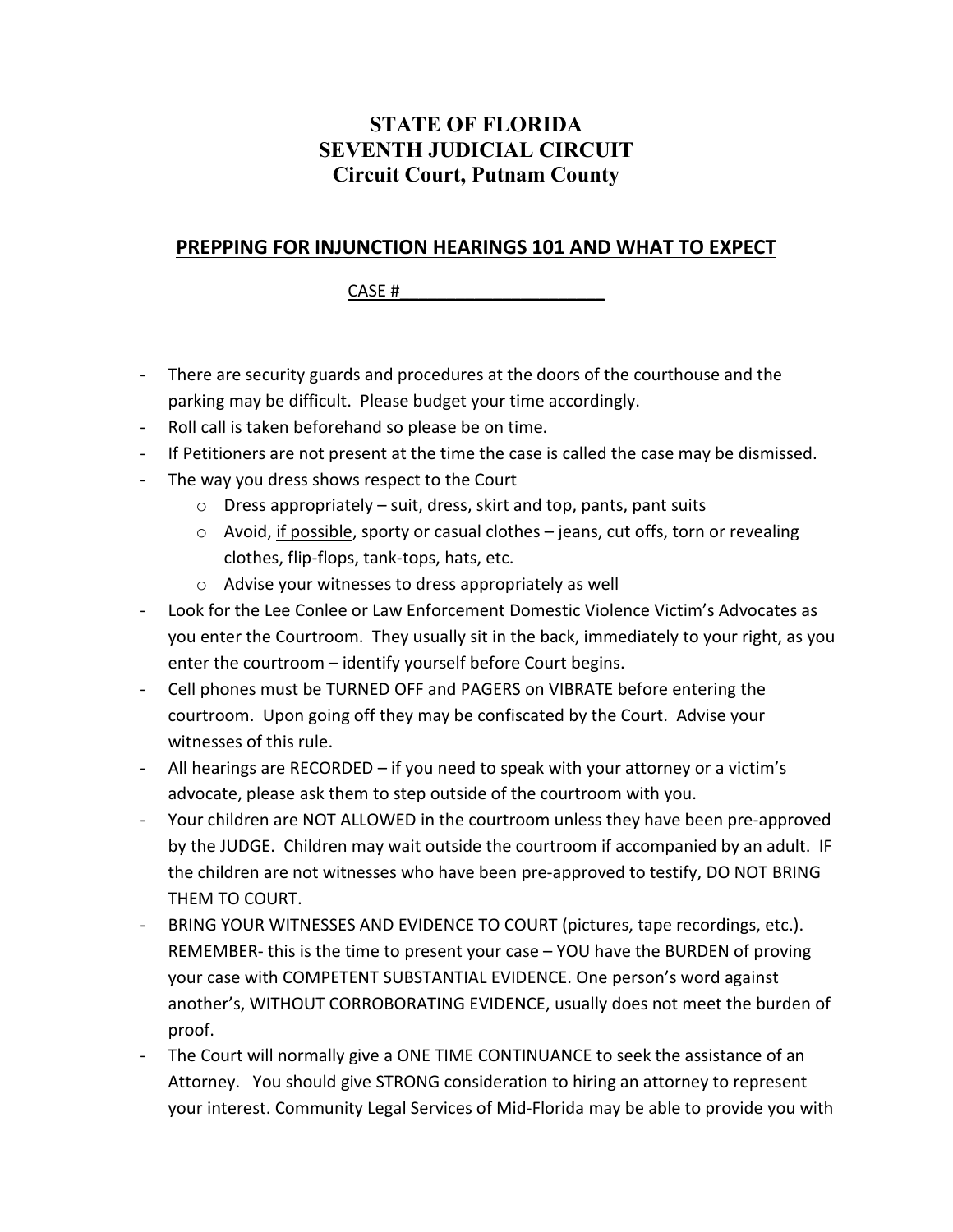an attorney free of charge. It is your responsibility to make the appointment with their attorney and meet ahead of time if possible. Time is of the essence when hiring an attorney as final hearings are held within 2-weeks of filing the injunction pursuant to Florida Law.

- Speak audibly and clearly into the microphone when testifying. Remember the Judge is listening, even if he/she is not looking at you. The Judge is ALWAYS called "YOUR HONOR" or "JUDGE".
- TELL YOUR STORY Do not assume the Judge is familiar with your case tell your story slowly and to the point. If multiple incidents have occurred, begin with the most severe or most recent.
- WHEN THE JUDGE IS SPEAKING, PLEASE REFRAIN FROM SPEAKING If the Judge interrupts you STOP speaking IMMEDIATELY and answer the question directly – Then ask the Judge if you may continue to speak or the Judge may tell you to continue.
- When there is a legal objection, PLEASE STOP SPEAKING IMMEDIATELY, so the Judge can make the appropriate ruling. Please advise your witnesses to do the same.
- DO NOT INTERRUPT the other side when they are speaking everyone will have ample time and opportunity to present their case before the Court.
- Child Support can be awarded in injunction cases but only if it is properly pled for and the Petitioner asks for it during the hearing.
- If you have legal representation, please have your attorney speak with the opposing party or the opposing parties' attorney before your case is called. If the opposing parties' attorney approaches you, do not speak to them other than to advise them that you have an attorney, or will be hiring one. If you do not have representation, you may speak with them directly if you want to.

#### **RESPONDENT'S FREQUENTLY PRESENT THEMSELVES IN THE FOLLOWING MANNER:**

- May acknowledge family problems, or that an incident occurred, but will deny any violence.
- When confronted about his/her behavior, may respond by saying, "She/He bruises easily," "She/He was hysterical", "She/He was drunk or high", or "I had to restrain them".
- May contact you before the hearing to persuade you to drop the Protection Order. Report any violations of the Temporary Injunction to local Law Enforcement IMMEDIATELY.

When meeting with your attorney, please bring the following documents: Police Reports, Violation of Injunction Information, Witness list with addresses, Pending or Past Divorce or Custody Papers. Preserve all evidence such as Letters, Emails, Voice Mails, and Pictures. If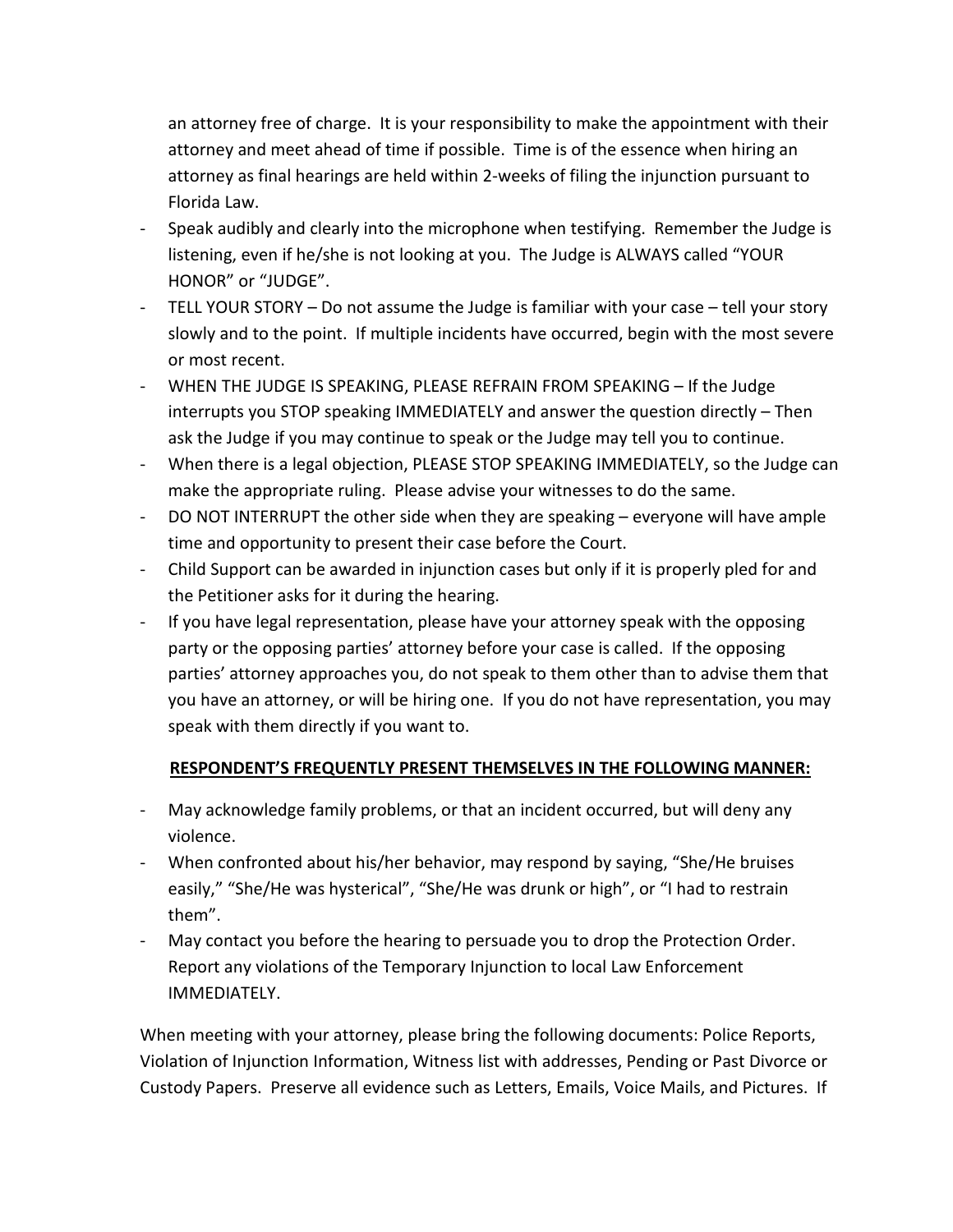you know the Respondent has been convicted of Battery or any other Violent Crime, let your attorney know the County and Date of any Convictions.

VIOLATIONS OF THE INJUNCTION, whether TEMPORARY or PERMENANT, may include ANY contact with you directly or indirectly. This includes personal, telephonic, e-mail, facebook, or a message through a third person. Any Violation should be reported to local Law Enforcement IMMEDIATELY and you should ask for the case number they create. If it is an EMERGENCY, CALL 911. VIOLATIONS can also be reported to the CLERK OF COURT. The Clerk can provide you with the paperwork to report the Violation to the State Attorney's Office.

#### **IMPORTANT PHONE NUMBERS**

LEE CONLEE HOUSE DOMESTIC VIOLENCE SHELTER

| <b>HOTLINE</b>                          | 386-325-3141           |
|-----------------------------------------|------------------------|
| <b>TOLL FRFF</b>                        | 1-800-500-1119         |
| <b>OFFICE</b>                           | 386-325-4447           |
| COMMUNITY LEGAL SERVICES OF MID-FLORIDA | 386-328-8361 ext -2601 |
| PUTNAM COUNTY SHERIFF'S DEPARTMENT      | 386-329-0800           |
| PALATKA POLICE DEPARTMENT               | 386-329-0115           |
| CRESENT CITY POLICE DEPARTMENT          | 386-698-1211           |
| WELAKA POLICE DEPARTMENT                | 386-467-2303           |
| INTERLACHEN POLICE DEPARTMENT           | 386-684-2164           |
| <b>STATE ATTORNEY'S OFFICE</b>          | 386-329-0259           |

PUTNAM COUNTY HEALTH DEPARTMENT (Victim Advocates) 386-326-3200